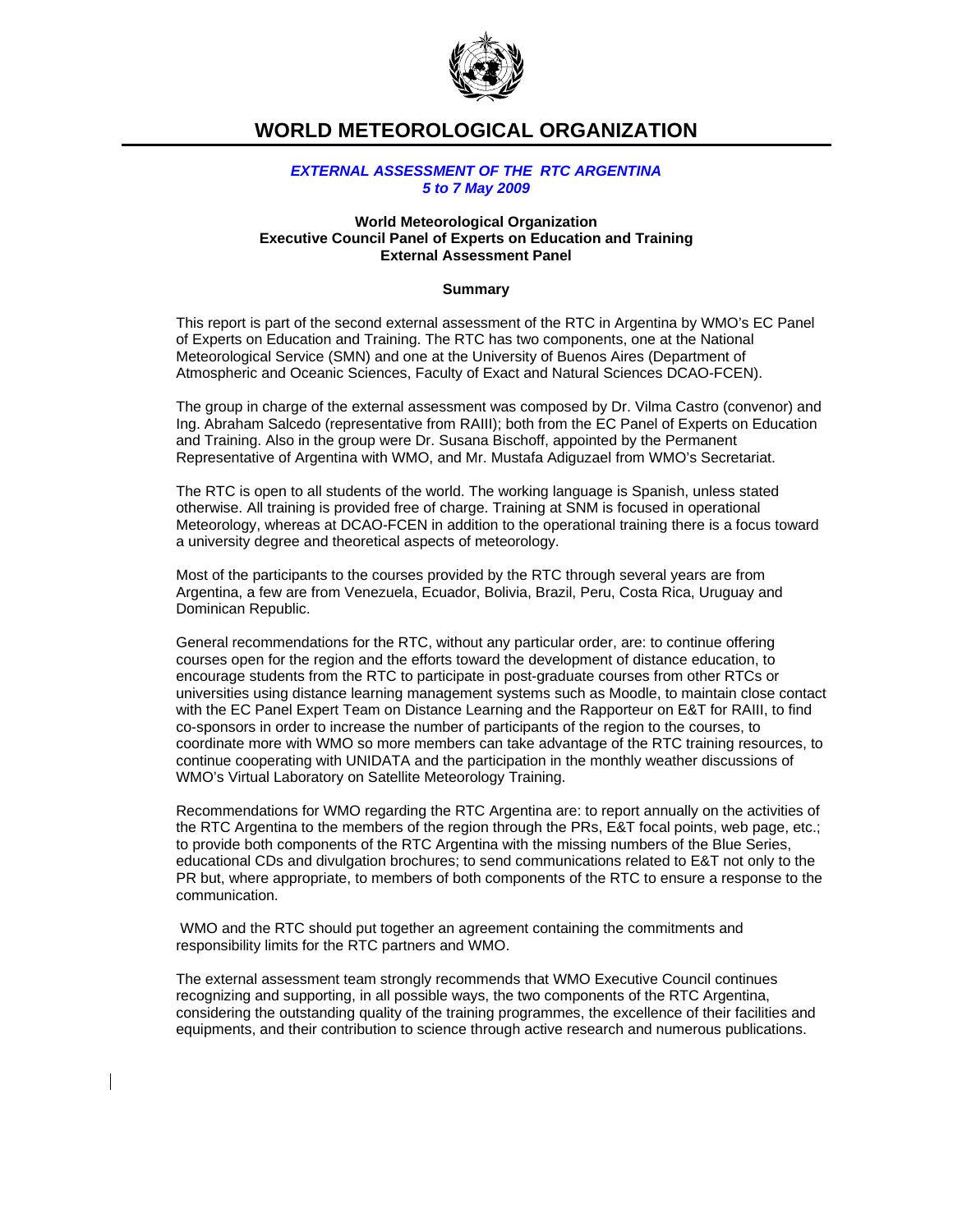## **1. Introduction**

This report is part of the second external assessment of the RTC in Argentina by WMO's EC Panel of Experts on Education and Training; the first one took place in 2005. The RTC has two components, one at the National Meteorological Service (SMN) and one at the University of Buenos Aires (Department of Atmospheric and Oceanic Sciences, Faculty of Exact and Natural Sciences DCAO-FCEN).

The visit to both components was undertaken in the period 5-7 May, 2009. The group in charge of the external assessment was composed by Dr. Vilma Castro (convenor) and Ing. Abraham Salcedo (representative from the region), both from the EC Panel of Experts on Education and Training; Dr. Susana Bischoff (local representative appointed by the PR of Argentina) and Mr. Mustafa Adiguzael from WMO's Secretariat. Ing. Abraham Salcedo was not present during the visit. The program for the visit was arranged by Dr. Mónica Marino, head of the Direction for Research, Development and Training of the SMN, and Drs Celeste Saulo and Claudia Campetella, Director and Deputy Director of the Department of Atmospheric and Oceanic Sciences at DCAO-FCEN.

# **2. General Overview**

The report presents the essential information on the work of the two components of the RTC. The self assessments of both components and other information are attached as appendices.

Appendix 1 contains the self assessment of the SMN component (WMO format).

Appendix 2 contains an auto-evaluation of the SMN component (*Informe de autoevaluación, Centro Regional de Formación Profesional Meteorológica Buenos Aires "Julio Hugo Hordij", 2009*).

Appendix 3 contains a report for 2007 of the DCAO-FCEN component (Memoria 2007).

Appendix 4 contains the self assessment of the DCAO-FCEN component (WMO format).

Appendix 5 contains an extension of several topics in WMO's self assessment questionnaire, by DCAO-FCEN (*Report of Activities to be presented to WMO Representatives – May 2009*).

# **3. Courses and Programs**

The RTC is open to all students of the world. Working language: Spanish, unless stated otherwise. All training is provided free of charge. The RTC Argentina is a WMO Center of Excellence for training in Satellite Meteorology since 2006..

**3.1 Courses and programs at SMN:** a description of some of the following short courses and two workshops (duration: one to several weeks) is in Appendix 2, Annex 2. Different requisites apply to attend the courses and workshops. The RTC-SMN has a fair knowledge of the training needs of the region; however courses are designed to meet the needs of the NMS of Argentina. The courses and programs in general fit well with WMO 258 guidelines.

- 1. Assistant to Meteorological Observer
- 2. Surface Meteorological Observer
- 3. Meteorology Plotter
- 4. Technician in Maintenance of Meteorological Instruments
- 5. Meteorological Inspector
- 6. Analysis and Interpretation of Satellite Imagery
- 7. Operational Aeronautic Meteorology
- 8. Use of Satellite Data in Analysis and Weather Forecasting
- 9. Training workshop of radar specialist for RAIII
- 10. Workshop on Antarctic Meteorology
- 11. Surface Ozone
- 12. Introduction to the Evaluation of Solar Radiation
- 13. Interaction Between the Earth's Magnetic Field and Space Climatology

## Workshops:

- 1. Radiosonde Observer (Workshop)
- 2. Advanced Techniques for Weather Forecasting in South America (Workshop)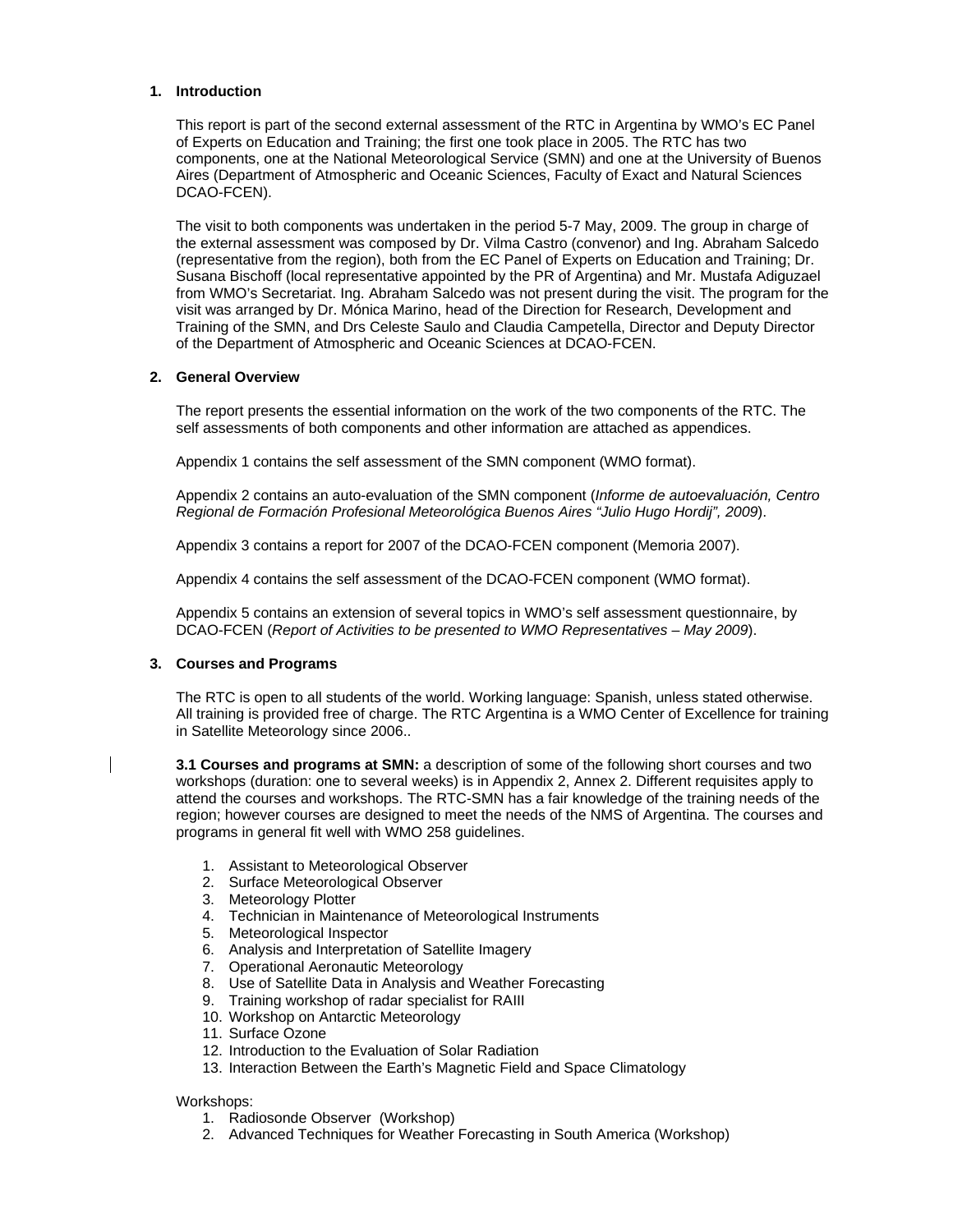**3.2 Courses and programs at DCAO-FCEN:** a list of the courses which constitute the following long terms programs (a year or more) can be found in Appendix 3, section 1.1.2. The RTC-DCAO-FCEN is aware of the training needs of the region but its priority is to provide a holistic college education. The courses and programs exceed WMO 258 guidelines.

- 1. Licensee in Atmospheric Sciences
- 2. Licensee in Oceanography
- 3. Bachelor in Atmospheric Sciences (with four specialization areas)
- 4. PhD in Atmospheric Sciences
- 5. PhD in Oceanography

DCAO-FCEN is also involved in interdisciplinary graduate and postgraduate programmes:

- 1. Licensee in Paleontology
- 2. Licensee in Biology
- 3. Master in Environmental Sciences

#### **4. Faculty, lecturers**

**4.1** Twenty people from SNM have contributed to provide training throughout the last decade; their CVs are in Appendix 2, Annex 1. They are members of the staff at the SMN and do not usually work full time in training. Their participation depends on the courses that are offered. Training at SMN is focused on operational meteorology. Usually trainers are not trained as trainers.

**4.2** DCAO-FCEN staff is composed by 27 professors, 17 of them are employed full time. DCAO-FCEN also hires many researchers and PhD students (currently 35 PhD students, 5 of them from abroad), many of them as teaching assistants. The full time researchers and PhD students are supported by different programmes within the University, the National Council for Scientific and Technical Research (CONICET), and other national and international agencies. A list of the invited professors, professors, researchers and assistants is provided in Annex 3, pages 4, 5 and 6. The report in Annex 3 shows that DCAO-FCEN has a strong focus on research, as can be deducted by the large number of articles published in journals, proceedings, books, etc.

## **5. Students**

Details on the number of students graduated in the different SMN courses are given in pages 13 to 17 of Appendix 2. Most participants are from Argentina, a few are from Venezuela, Ecuador, Bolivia, Brazil, Peru, Uruguay Costa Rica and Dominican Republic. All the courses in 2007 and 2008, with the exception of the courses "Analysis and Interpretation of Satellite Imagery" and "Operative Aeronautical Meteorology" (Appendix 2, page 17), were attended exclusively by Argentineans.

Details of the 147 students attending DCAO-FCEN in 2007 is given in Appendix 3, page 2. Appendix 5, pages 13 to 15, shows the historical record of graduates since 1955. All regular students in 2007, 2008 and 2009 were Argentinean.

The RTC Argentina was host of three international courses in 2008:

WMO Regional Training Course on Satellite Techniques Applied to Meteorology for RAIII and IV, 22 September - 3 October.

Intensive course on Data Assimilation, 27 October.-7 November, more information can be found in http://4dvarenkf.cima.fcen.uba.ar/course/en/index.php?m=2

Workshop on 4D-Var and Ensemble Kalman Filter Intercomparisons, 10 – 13 November, see http://4dvarenkf.cima.fcen.uba.ar

# **6. Facilities and funding**

The RTC is funded by the government of Argentina. Both components of the RTC have adequate facilities regarding classrooms, staff offices, laboratories, recreational areas, library and archive rooms, projectors, and computer equipment, though increased computer power was mentioned in the self-assessments as desirable. Facilities at SNM for accommodating students are very limited. Students of DCAO-FCEN live with their families or rent rooms or apartments in the neighborhood.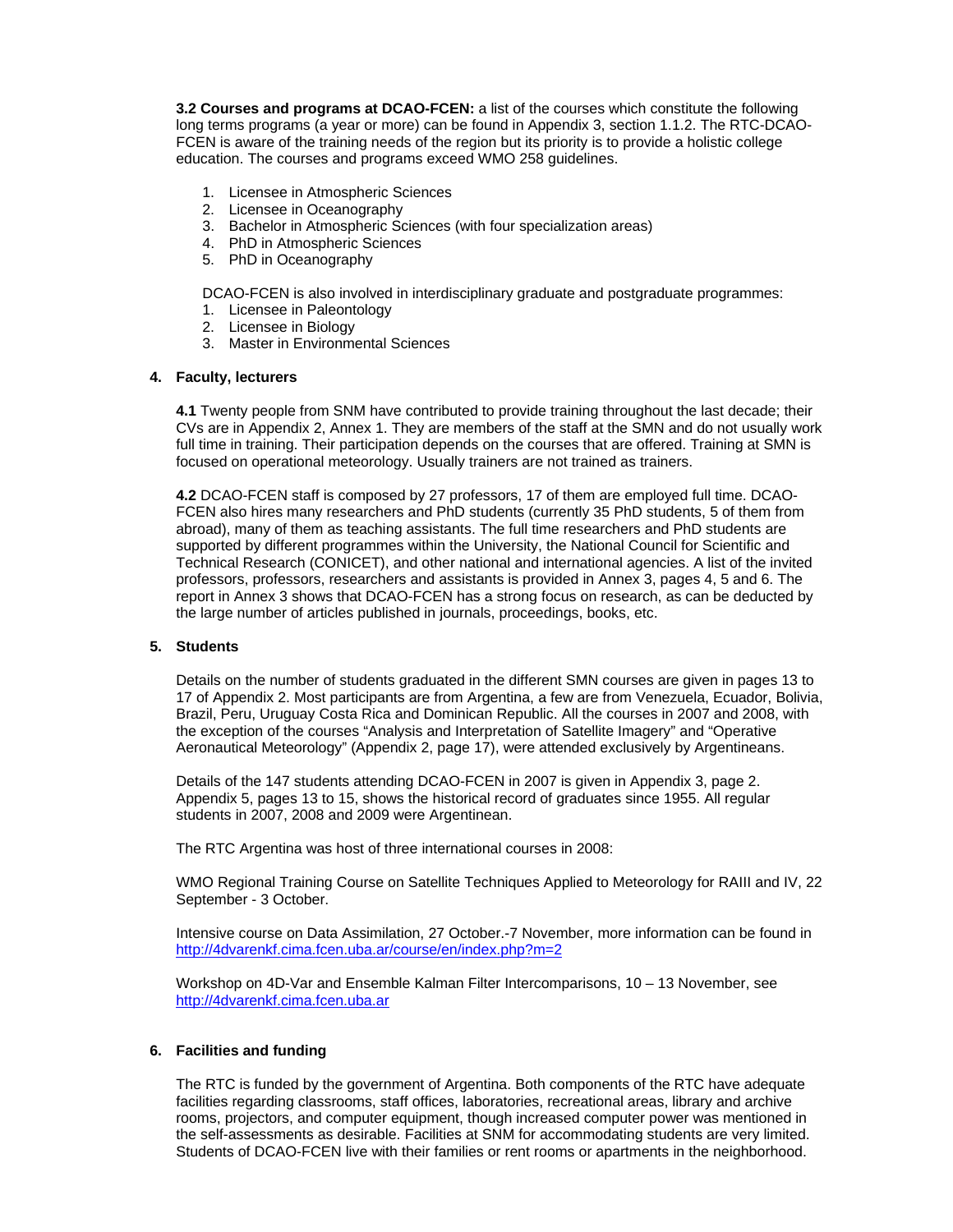## **7. Difficulties and challenges**

The SMN was created in 1872. In 1966 the SMN was taken over by the army, who ruled it until 2007. When the Ministry of Defense took charge in 2007, 70 members of the staff left the SMN, severely affecting most of the departments, including the RTC component. Trainers are facing the fact that there are 85 new people in the staff at the SMN, and that 25% of the existing personnel will retire in the next 5 years. The SMN has hired several recent retirees who were former faculty members of DCAO-FCEN in order to fill empty positions. The training courses at the SMN, which are the courses the RTC offers to countries in the Region, will be scheduled with these challenges in mind. Countries in the region have shown interest in the courses, but do not send candidates because of lack of travel funding.

The DCAO-FCEN component reports that although their facilities are adequate to carry out their activities, they need to improve the computer lab through an upgrade of their servers. Also, additional human resources are needed to develop and maintain modern databases and to optimize the use of UNIDATA services. DCAO-FCEN relies on an IDL software system from UNIDATA to access real time satellite imagery and model data, but the system is not working at present and has not been fixed due to lack of personnel.

If DCAO-FCEN had more funds, in addition to addressing the above, it would like to support visits from experts on several fields, and to open short intensive courses, particularly in Aeronautical Meteorology.

# **8. Plans for the future: New courses**

DCAO-FCEN is planning:

- 1. The implementation of a Condensed BIP-M programme, to receive students in the region after they get their first university degree (e.g. Mathematics, Physics, Engineering) at their local universities.
- 2. The organization of a training course in Aeronautical Meteorology, specially designed to follow Argentina´s NWS requirements. The course will be open to the region and is planned to start the 1st semester of 2010. No distance learning techniques are involved in this course.
- 3. A specific course in Aeronautical Meteorology, with blended face to face and distance learning components, specifically designed to assist the Region´s and Argentina's NWS to comply with ICAO and WMO requirements. See Appendix 3 of Appendix 5 for further details on this course.
- 4. A course on the use of seasonal predictions for applications in Latin America, co-sponsored by WGSIP (Working Group on Seasonal to Interanual Prediction) and other agencies.
- 5. To create a university based course of 2 years duration (its name would be "Meteorology Forecaster") aimed at the meteorological technician level. Successful graduates will be able to gain credits from this course towards a full degree if they subsequently wished to pursue a career in Meteorology. The idea of this short course is to create an alternative for the long term career, in which Meteorology topics are addressed at the end of the career, with the subsequent loss of interest of students and a large percentage of drop outs.

## **9. Recommendations**

Recommendations for the RTC are, without any particular order:

- 1. To continue with the effort of implementing the new courses described in section 8.
- 2. To take advantage of the urgent need of training within the country, and in the region, to continue the efforts toward the development of distance education.
- 3. To keep in touch with the Expert Team on Distance Education of the EC Panel on Education and Training which is investigating options for the delivery of an accredited online undergraduate degree that could be taken by Members whilst continuing to work at their institutions.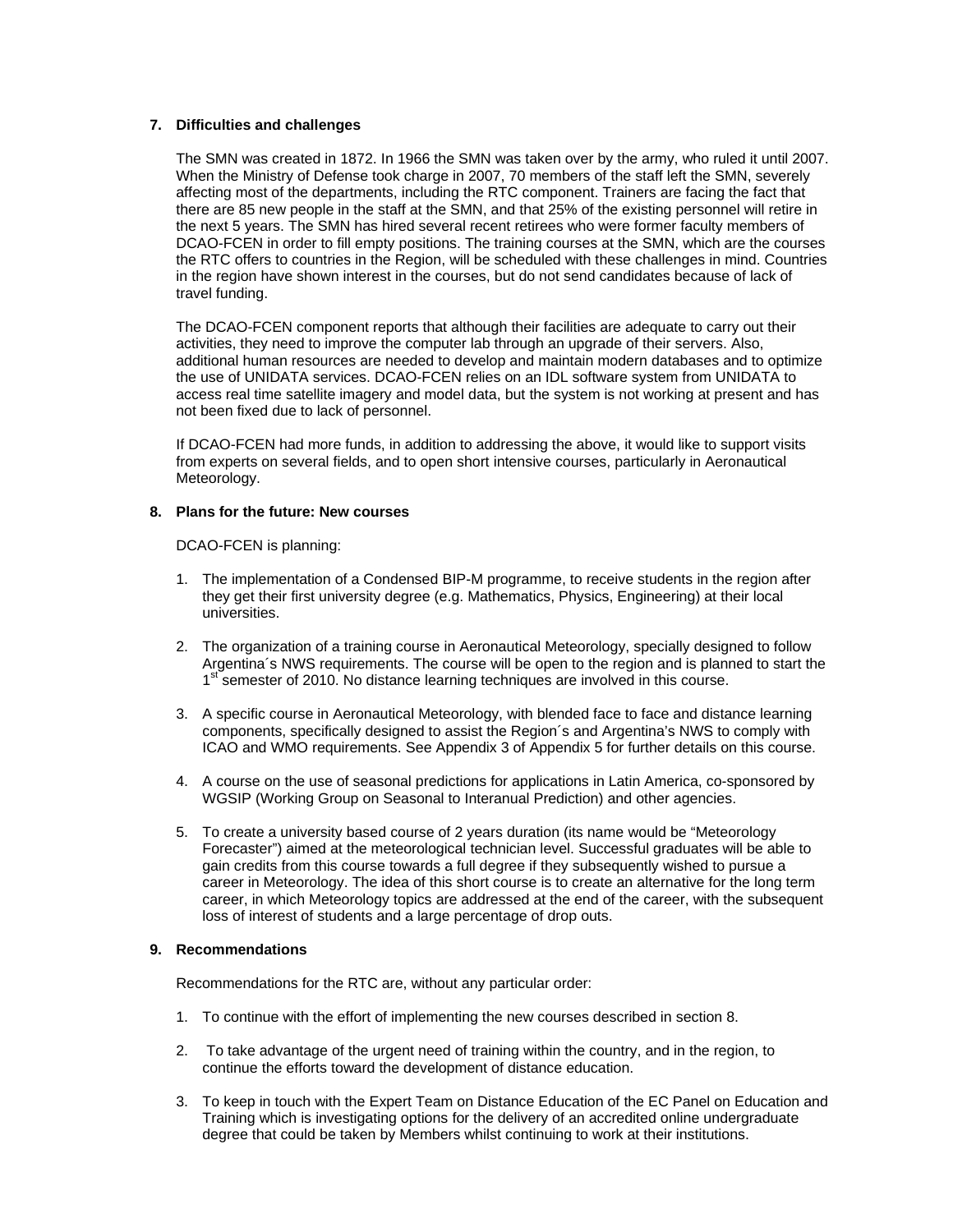- 4. To encourage students from the RTC to participate in post-graduate courses from other RTCs or universities using distance learning management systems such as Moodle.
- 5. To find co-sponsors in order to increase the number of participants of the region to the courses.
- 6. To keep a closer contact with the Rapporteur on E&T for RAIII and the WMO Secretariat.
- 7. To coordinate more with WMO so more members can take advantage of the RTC training resources. To inform WMO of any course, in electronic form for regular courses for incorporation in the ETR upcoming courses, and through the PR for specific new courses to be announced in the region. In other words, to report WMO annually on its activities for WMO to be able to inform the members of the region.
- 8. DCAO-FCEN: to continue cooperating with UNIDATA to ensure the provision of near real time satellite and model data to students at the university campus and to continue being a component of the flow of data through universities. Noting that Argentina is part of the Virtual Laboratory for training in Satellite Meteorology DCAO-FCEN should be encouraged to talk to their two sponsors, NOAA and CONAE, about getting the server fixed.
- 9. To continue participation in the monthly weather discussions of WMO's Virtual Laboratory on Satellite Meteorology Training.

Recommendations for WMO regarding the RTC Argentina:

- 1. To report annually on the activities of the RTC Argentina to the members of the region through the PRs, E&T focal points, web page, etc.
- 2. To provide both components of the RTC Argentina with the missing numbers of the Blue Series, educational CDs and divulgation brochures.
- 3. To send communications related to E&T not only to the PR but, where appropriate, copies to members of both components of the RTC to ensure a response to the communication.

Recommendations to both WMO and the RTC:

1. To put together an agreement containing the commitments and responsibility limits for the RTC partners and WMO

## **10. Conclusion**

The external assessment team strongly recommends that WMO Executive Council continues recognizing and supporting, in all possible ways, the two components of the RTC Argentina, considering the outstanding quality of the training programmes, the excellence of their facilities and equipments, and their contribution to science through active research and numerous publications.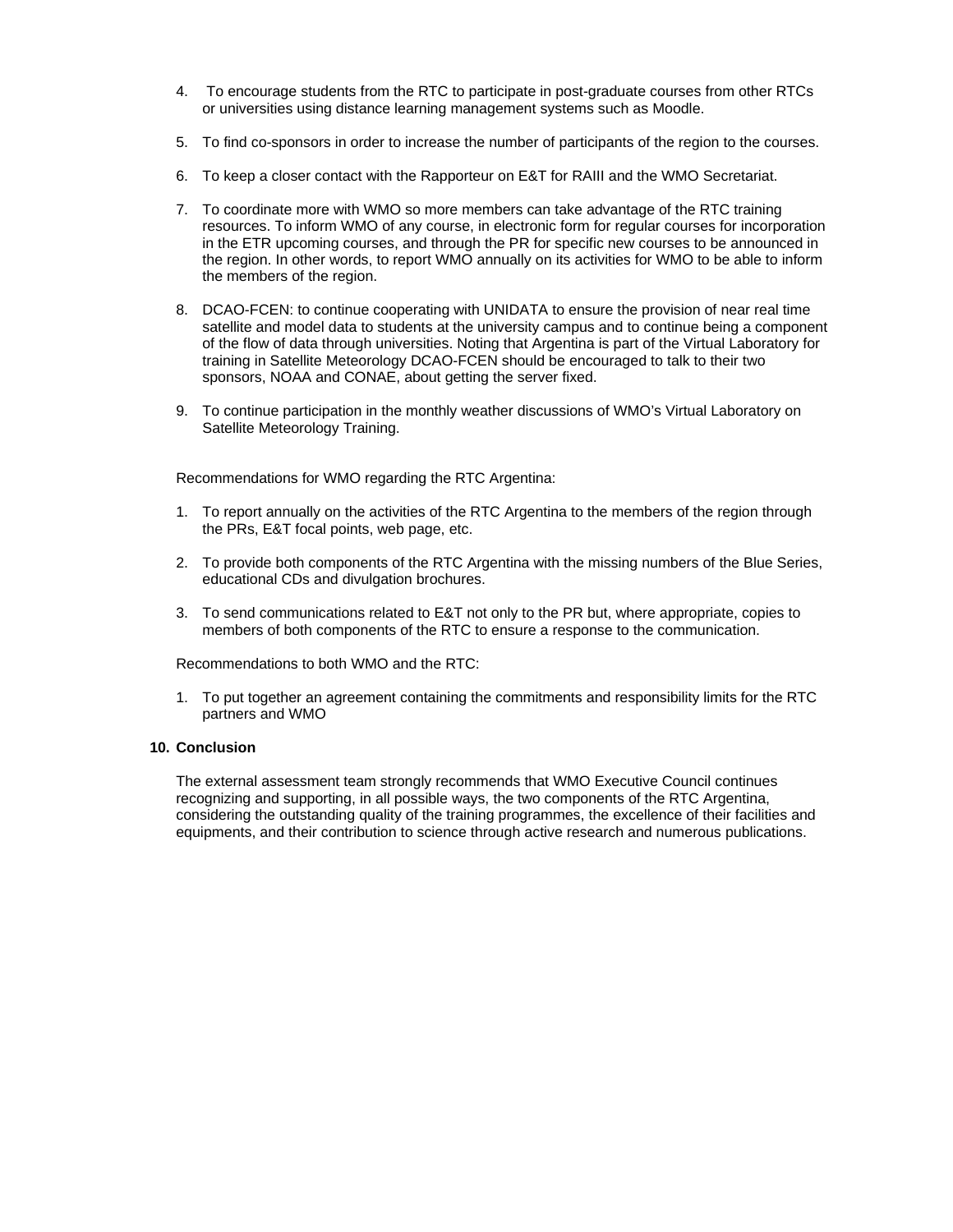Addendum: Some pictures from the visit.



Fig.1. Meeting room at SMN headquarters in Buenos Aires. From left to right: Mónica Marino, Gustavo Necco, Vilma Castro, Hector Ciapessoni, Mustafa Adiguzael y Susana Bischoff. Picture to the right: SMN, Regional Instrument Centre at the airport in Aeroparque. This is where the courses in meteorological instruments take place.



Fig.2. SMN component of the RTC dedicated to meteorologist Julio Hugo Ordij at Villa Ortúzar, in the suburbs of Buenos Aires: Commemorative plate, a classroom, view of the high resolution satellite receiving station and a room in the guest house.